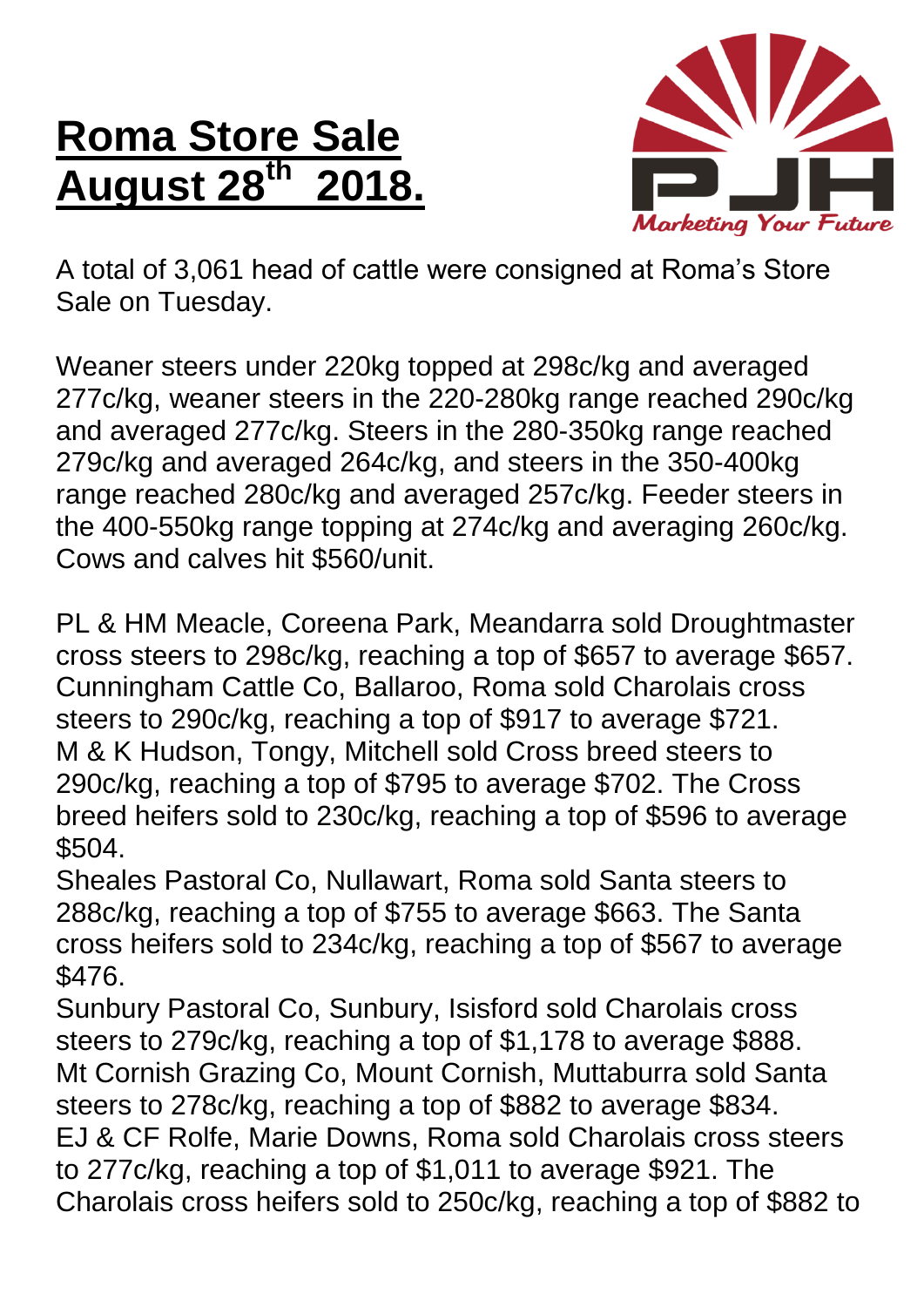average \$828.

Dart Pastoral Co, Thirlstone, Roma sold Droughtmaster steers to 276c/kg, reaching a top of \$954 to average \$889.

AE Cleland, Creekside, Yuleba sold Santa cross steers to 274c/kg, reaching a top of \$1,295 to average \$1,227.

CR & DC Fiedler, Mt Lagos, Wallumbilla sold Santa cross steers to 272c/kg, reaching a top of \$1,218 to average \$1,203.

Simmac Pastoral Co, Mt Maria, Morven sold Angus cross steers to 270c/kg, reaching a top of \$780 to average \$631. The Angus cross heifers sold to 224c/kg, reaching a top of \$682 to average \$421.

Argylla Mountains Pastoral, Glencoe, Mount Isa sold Brangus cross steers to 256c/kg, reaching a top of \$1,023 to average \$918. The Droughtmaster cross heifers sold to 234c/kg, reaching a top of \$880 to average \$781.

Heifers under 220kg topped at 226c/kg and averaged 210c/kg, while heifers in the 220 – 280kg range topped at 238c/kg and averaged 224c/kg. Heifers in the 280-350kg range topped at 250c/kg, averaging 225c/kg. Heifers in the 350-450kg range topped at 242c/kg, averaging 217c/kg.

Cows in the 300-400kg range reached 177c/kg and averaged 148c/kg, while cows in the 400kg-500kg range reached 219c/kg and averaged 169c/kg. Cows over 500kg topped at 225c/kg, averaging 203c/kg.

## *PJH sell 1 st position next week.*

*Please be aware that all cattle being sold must be accompanied by a National Cattle Health Declaration as well as NVD*